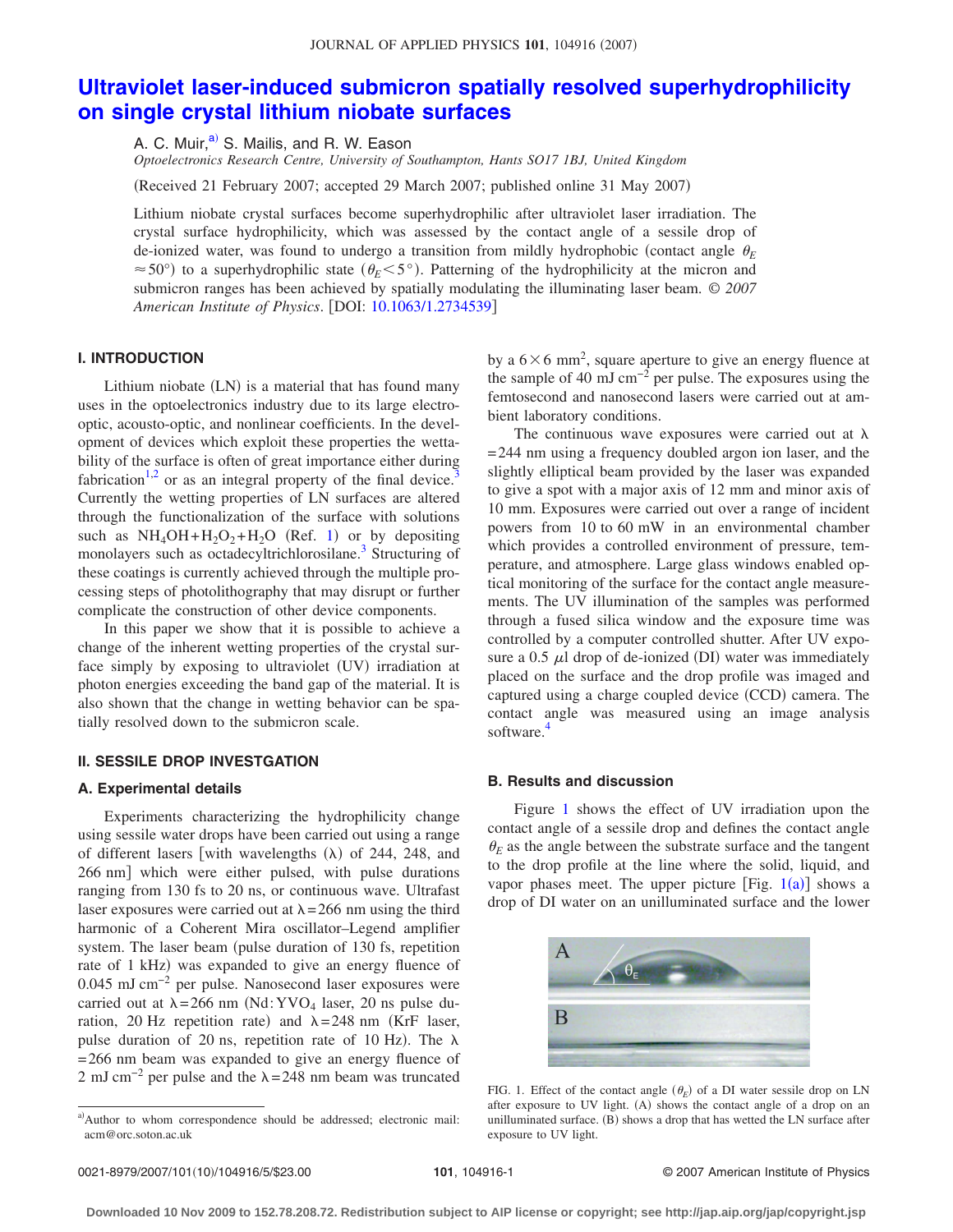<span id="page-1-0"></span>

FIG. 2. Change in water contact angle with increasing 244 nm exposure time for powers incident at the chamber of 10, 20, and 60 mW. Inset shows an expanded view of the initial minute. Lines are added to guide the eye.

picture  $[Fig. 1(b)]$  $[Fig. 1(b)]$  $[Fig. 1(b)]$  shows a drop of the same volume on a preilluminated surface. After sufficient illumination, the contact angle of the drop decreases to a superhydrophilic state  $(\theta_E < 5^\circ)$  and the surface approaches complete wetting  $(\theta_E$  $=0^{\circ}$ ).

All lasers used were seen to produce a change in the hydrophilicity. The  $\lambda$ =244 nm laser was chosen for the bulk of the investigation because of the superior quality of its beam profile. Exposures were carried out on both the positive and negative *z* faces but no significant difference in their behavior was found.

Figure [2](#page-1-0) shows the variation of the water contact angle on the positive *z* face as a function of exposure time with  $\lambda$ =244 nm exposure, for powers (measured before the fused silica window of the chamber) of 10 mW (open circle), 20 mW (filled circle), and 60 mW (triangle). The exposures were carried out at a temperature  $T=27$  °C and relative humidity of 55%. It can be seen from the figure that the contact angle change is not a linear function of the total exposure, i.e., the integrated number of photons arriving at the surface, since doubling the incident power does not simply halve the time required to reach a given contact angle. Rather it is seen that the change is a function of both the total exposure and the incident intensity with higher intensities giving a greater change for equivalent exposure.

The contact angle of olive oil was also measured before and after UV exposure; however, the surface was not seen to become oleophillic since no change in the contact angle was seen even after an exposure of 30 mW for 10 min. Prior to application the drop was strongly pulled toward the sample due to the photoinduced surface charging; however, upon contacting the surface no significant change in contact angle was seen.

The atmosphere was observed to have a pronounced effect upon the hydrophilicity change. It was found that when illuminating with the chamber having been evacuated to a pressure of less than 2 mbars, no significant change to the contact angle was seen even for long exposures (15 min) at

<span id="page-1-1"></span>

FIG. 3. Change in the parameter  $a(RH)$ , which describes the strength of the contact angle change, with relative humidity for exposures on the positive *z* face. Errors are calculated from an error in  $\theta$  of  $\pm 2.8^{\circ}$  (P=45 mW).

45 mW. It was seen particularly that the presence of water during the exposure was important. The relative humidity at constant temperature was lowered within the chamber by purging with dry nitrogen or increased by bubbling air through de-ionized water and measured with a thermohygrometer. The ambient relative humidity in the lab was 38%. The samples were then illuminated under the desired humidity and then returned to atmospheric conditions for the contact angle measurement. As the humidity was increased the change in contact angle was greater for the same exposure. To keep the contact angle large enough to be measureable the exposure time was decresed as the humidity increased. This means that the change in the contact angle needs to be normalized in some way for analysis. Young's equation relates the surface energies at the solid-liquid and solid-vapor interfaces to the contact angle of the three phase system as

$$
\gamma_{lv}\cos(\theta_E) = \gamma_{sv} - \gamma_{sl},\tag{1}
$$

where  $\gamma$  is the interfacial energy and the subscripts *lv*, *sv*, and *sl* correspond to the liquid-vapor, solid-vapor, and solidliquid interfaces, respectively. Since  $\gamma$ <sub>*lv*</sub> is a property of the liquid a change in the contact angle will come about only from a change in  $(\gamma_{sv} - \gamma_{sl})$ . If it can be assumed that the rate of change of this quantity with UV exposure time is constant within our experimental conditions then so too will be  $cos(\theta_E)$  such that

$$
\frac{d\cos(\theta_E)}{dt} = a(\text{RH}),\tag{2}
$$

where  $a$  is dependent upon the relative humidity (RH) and describes the strength of the contact angle change. This leads to

$$
a(RH) = \frac{\cos(\theta_E) - \cos[\theta_E(t=0)]}{t},
$$
\n(3)

where  $\theta_E(t=0)$  is the contact angle of unexposed lithium niobate and  $t$  is the exposure time. Figure  $\overline{3}$  $\overline{3}$  $\overline{3}$  shows the variation of the parameter  $a(RH)$  with relative humidity for expo-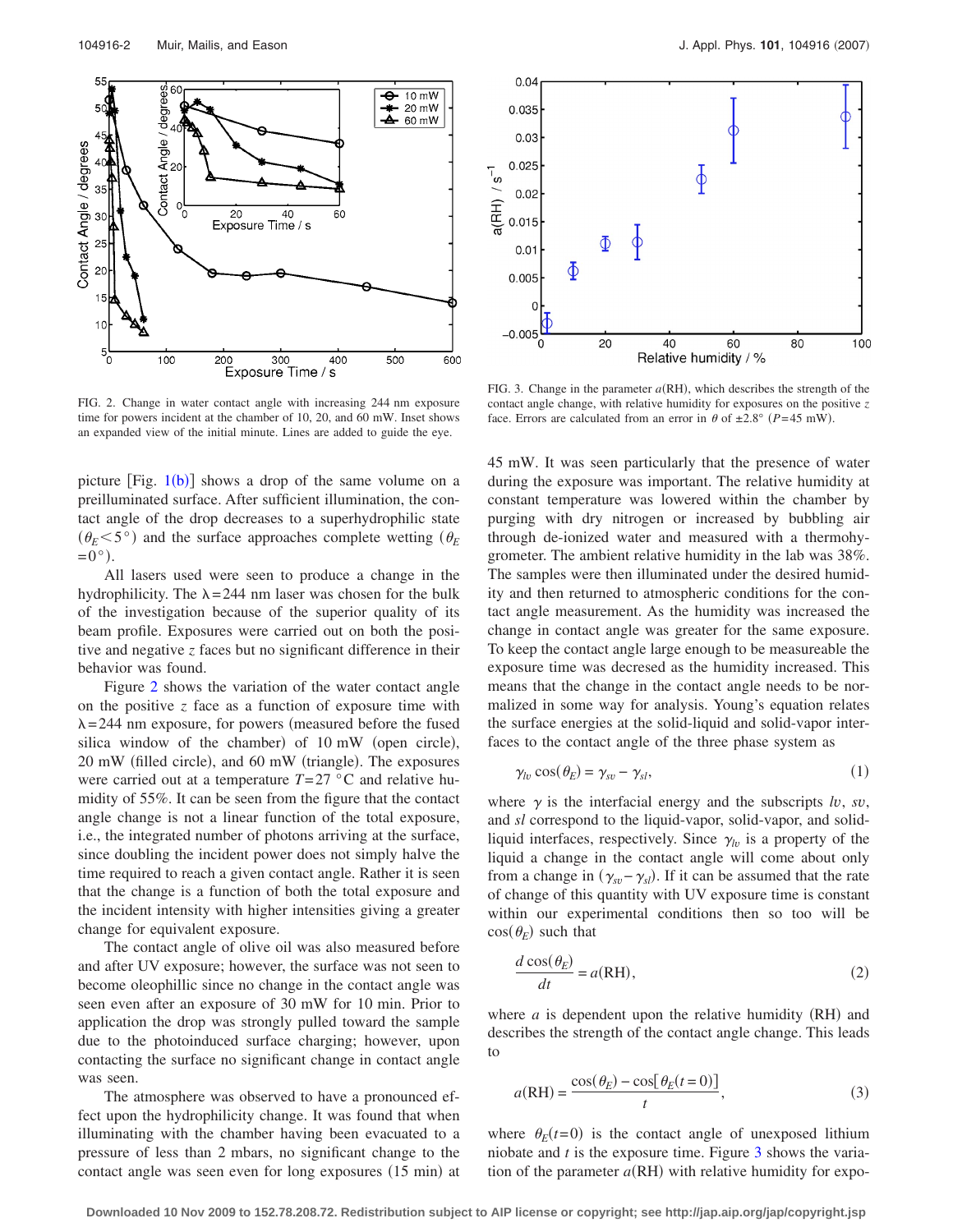<span id="page-2-0"></span>

FIG. 4. Recovery of the contact angle with time after exposure of 45 mW FIG. 5. Decay of the cosine of the contact angle with time after exposure of the form of the cosine of the cosine of the cosine of the cosine of the cosine of the cosine of the cosine of the cosine of the cosine of the cos

sures on the positive *z* face. The error was calculated from the standard deviation  $(\sigma)$  of repeated readings of the contact angle on cleaned unexposed samples, yielding a value of  $\sigma$  $=2.8^{\circ}$ . It can be seen in the figure that there is a linear trend; the change in surface energy being proportional to the number of water molecules present in the atmosphere. The continuation of the trend beyond the ambient humidity, when nitrogen purging was no longer required, indicates that the decrease in UV sensitivity with lowering humidity is indeed due to a reduction in atmospheric water and not due to the displacement of other species by the nitrogen. The value at 95% RH may be reduced due to condensation present upon the sample surface.

In order to study the recovery of the contact angle after exposure a number of samples were exposed at 45 mW for 60 s and then stored individually in polypropelene tubs in the dark. Figure [4](#page-2-0) shows that the recovery to the initial contact angle takes around 20 days and that the recovery is not a linear function of time but proceeds at a continuously decreasing rate. If the surface energy change is due to the adsorption of water molecules on the crystal surface, as the humidity dependence suggests, and the thermal desorption of these molecules is a random process with constant probability, then the decay of the surface energy as measured by the cosine of the contact angle should be well modeled by an exponential decay. The decay of the cosine of the contact angle is shown in Fig. [5](#page-2-1) with the best fit of the form  $y=y_0$  $+a \exp(-t/\tau)$ . The curve fits reasonably well and gives a value of  $y_0$ =0.62 corresponding to a final contact angle of 51.6° which is well within the range of measured unexposed contact angles. The other fit parameters are  $a=0.37$  and  $\tau$  $=$  2 days.

From the observed dependence on humidity of the contact angle change after UV exposure it is proposed that the enhanced hydrophilicity is due to dissociative adsorption of atmospheric water onto photoinduced defects creating hydrophilic) surface hydroxyl groups. The band gap of LN is determined primarily by the properties of the  $NbO<sub>6</sub>$  octahedra since the upper level of the valence band is formed by the oxygen electron 2*p* states while the lower level of the con-

<span id="page-2-1"></span>

45 mW for 60 s. Errors are calculated from an error in  $\theta$  of  $\pm 2.8^\circ$ 

duction band is formed by the  $d$  orbitals of the niobium ion.<sup>6</sup> The primary reaction with photons of energy approximately that of the band gap will thus be to create an electron-hole pair bound to a niobium and oxygen ion, respectively. The dissociative adsorption will then proceed as follows:<sup>5</sup>

$$
Nb^{5+} + O^{2-} + H_2O \rightarrow Nb^{4+}OH + O^-H.
$$
 (4)

The reaction above is similar to that proposed for the UV induced hydrophilicity of  $TiO<sub>2</sub>$  (Refs. [7](#page-4-6) and [8](#page-4-7)) and ZnO (Ref. [9](#page-4-8)) by Watanabe and co-workers. Indeed the band structure of LN is similar to the band structure of  $TiO<sub>2</sub>$  since the main building blocks of each crystal are the  $BO<sub>6</sub>$  oxygen octahedra with the band gap of  $TiO<sub>2</sub>$  being formed by O  $2p$ orbitals and Ti 3*d* orbitals and so one may expect the behavior to be similar for  $h\nu > E_g$  exposure. This simple hypothesis is, however, shown to be false in Ref. [10,](#page-4-9) where it is shown that  $SrTiO<sub>3</sub>$  has no UV induced hydrophilic conversion despite being an  $ABO<sub>3</sub>$  oxygen-octahedral dielectric such as LN and having again the similar band structure to both LN and  $TiO<sub>2</sub>$ . One difference between  $SrTiO<sub>3</sub>$  and LN, however, is the stacking of the  $BO<sub>6</sub>$  octahedra; SrTiO<sub>3</sub> is a perovskite-type dielectric that contains corner-sharing oxygen octahedra whereas the LN oxygen octahedra are face sharing. The octahedra in  $TiO<sub>2</sub>$  are also face sharing and so this may be another requirement for the hydrophilic conversion process. In Ref. [11,](#page-4-10) the origin of the UV induced hydrophilic conversion in  $TiO<sub>2</sub>$  proposed by Watanabe and coworkers is disputed and attributed solely to the photocatalytic decomposition of organic contaminants which exposes the inherently hydrophilic  $TiO<sub>2</sub>$  surface. Although LN also shows a high photocatalytic activity under UV  $irradiation, <sup>12</sup>$  our results concerning the humidity dependence of the contact angle change and the fact that no change occurs under vacuum do not support this hypothesis since we see no reason why the photocatalytic decomposition would not occur under these conditions also. In comparison to the hydrophilic conversion in  $TiO<sub>2</sub>$  we find that the contact angle change in LN proceeds at a greater rate at the intensities used in this investigation. In Ref. [9,](#page-4-8) the contact angle change from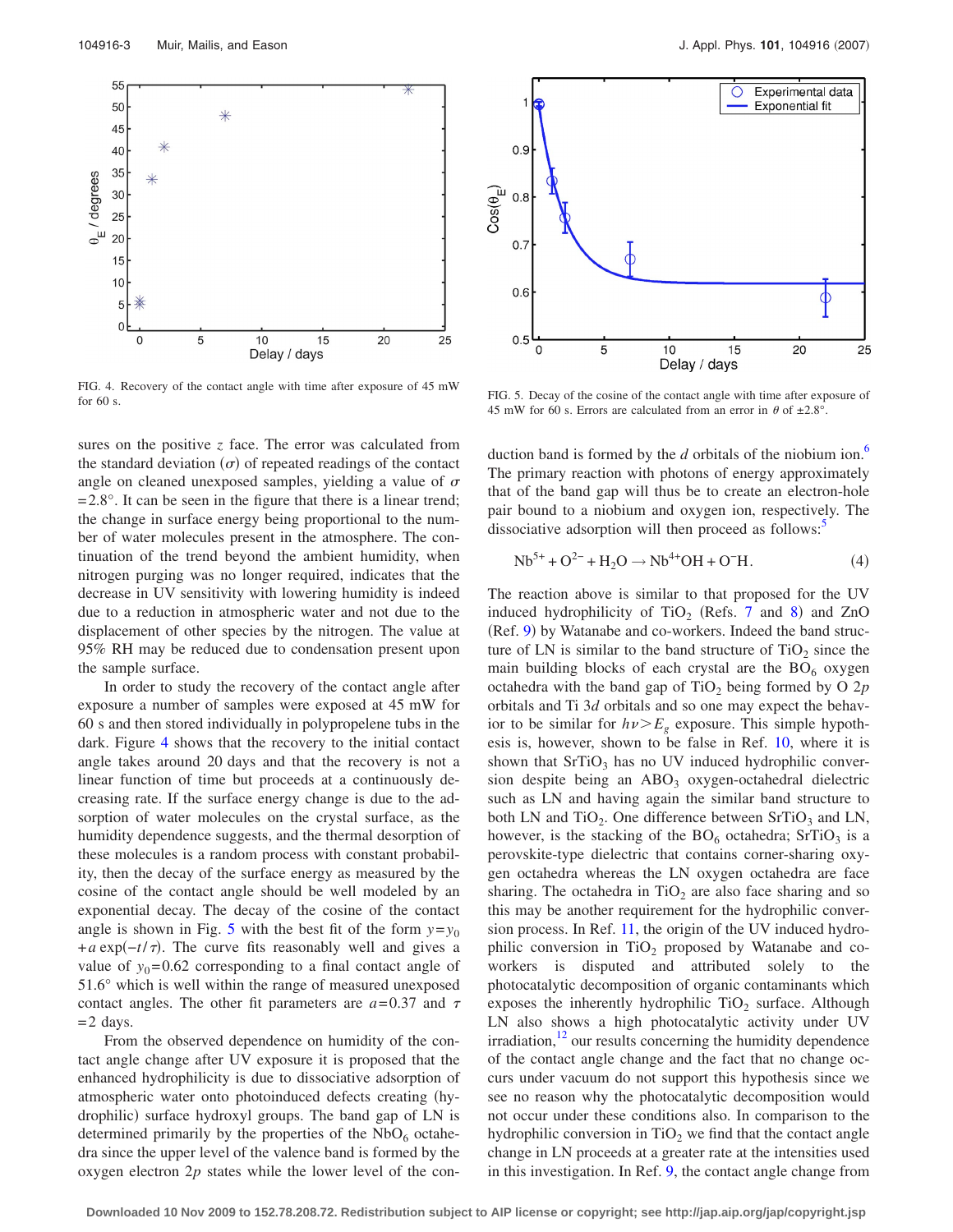the initial angle of 54° to an angle of 10° is seen to take around 5 min for a UV intensity of 50 mW cm<sup>-2</sup> ( $\lambda$  $=365$  nm) whereas we see in Fig. [2](#page-1-0) that for an exposure of around 20 mW cm−2 the change from 55° to 10° is made in just 30 s. In Ref. [11,](#page-4-10) the change from the initial contact angle  $(80^{\circ})$  to 15° is seen to take around 18 min for a UV exposure of 13.6 mW cm<sup>-2</sup> ( $\lambda$ =254 nm) with an initial slope of 4° min−1, whereas in Fig. [2](#page-1-0) we see that for an intensity of around 10 mW cm<sup>-2</sup> the change from  $55^{\circ}$  to  $15^{\circ}$  takes around 10 min with an initial slope  $(t<$  200 s) of around  $13°$  min<sup>-1</sup>.

Having investigated the behavior of the UV induced hydrophilicity in LN spatial structuring of the surface hydrophilicity, and thus wetting properties was also investigated for possible application in microfluidic devices and sensors.

# **III. HYDROPHILIC SPATIAL PATTERNING**

#### **A. Experimental details**

Patterning on the micron scale was achieved by the use of transmission electron microscopy (TEM) hexagonal grids as absorption masks. The grids had hexagonal openings with a diameter of 40  $\mu$ m (between parallel sides) at a periodicity of 60  $\mu$ m. The grid was attached to the surface of the sample which was subsequently illuminated under ambient conditions with  $\lambda = 244$  nm light.

Patterning at the submicron scale was achieved either through exposure with an interference pattern of two overlapping beams from the  $\lambda = 266$  nm Nd:YVO<sub>4</sub> laser or by using a phase mask.

Exposures using phase masks were carried out with both the Nd: YVO<sub>4</sub> ( $\lambda$ =266 nm) pulsed source and the  $\lambda$ =244 nm cw source. The phase mask exposures were performed under the same conditions used in the sessile drop experiments. The phase mask used for the  $\lambda = 244$  nm exposures had a period of 1136 nm and the masks used for the  $\lambda$ =266 nm exposures had a period of 1076 nm. The beams used in both cases were divergent and as such the principle modulation of the light intensity pattern at the substrate is expected to be at the phase mask period and not at half of this value as would be expected for a collimated beam.

Visualization of the patterning was achieved through the preferential creation of dew on the exposed areas by cooling the sample in a stream of humid air and visualizing the dew pattern directly using a microscope. The existence of structures was also inferred from diffraction of a He–Ne laser beam from the grating formed by the dew.

#### **B. Results and discussion**

Figure [6](#page-3-0) shows an optical microscope image of the condensation formed on the +*z* face after an exposure through the TEM grid  $(\lambda = 244 \text{ nm}, 45 \text{ mW}$  for 2 min). The sample was cooled by a thermoelectric heat pump to be close to the dew point temperature. The hexagonal lattice which corresponds to the TEM grid pattern can clearly be seen as water vapor from the air preferentially condenses onto the exposed areas. Areas of significant condensation appear darker in the

<span id="page-3-0"></span>

FIG. 6. Condensation pattern formed after cooling in a humid atmosphere. Sample exposed through a TEM grid.

figure while dry areas remain bright. For these exposure conditions the condensation mechanism is seen to be dropwise rather than filmwise.

Figure  $7(a)$  $7(a)$  shows an optical microscopy image of the preferential condensation of water vapor onto a lithium niobate surface exposed with interfering beams from the  $Nd:YVO<sub>4</sub> laser. The areas where water is condensing appear$ dark due to scattering while dry areas appear bright. In this instance it can be seen that the condensation mechanism appears to be filmwise as no discernible drop shapes are present in the condensing areas of the grating pattern. Whether the condensation proceeds as discreet drops or films depends upon the hydrophilicity change that has occurred upon the surface with filmwise condensation occurring for a completely hydrophilic surface  $(\theta_E=0)$ . Since the interfering beams have a Gaussian intensity profile, however, it is possible to view a wide range of illuminating conditions on the same illuminated spot. For example, the microscope image of Fig.  $7(b)$  $7(b)$  shows the condensation formed in an area corresponding to lower intensity where the surface does not wet completely and so drops of condensation form. The contrast of the image has been enhanced for clarity and the preferential formation of the drops along the lines of the illuminating interference pattern can be seen clearly.

Diffraction of a He–Ne laser beam  $(\lambda = 633 \text{ nm})$  was also seen from the submicron structured surfaces due to spatially resolved condensation. The phase mask illuminations create interference patterns with periods of 1136 and 1076 nm for  $\lambda$ =244 nm and  $\lambda$ =266 nm illumination, respectively, giving feature sizes of the hydrophilic patterning of 500 nm. The probe laser beam was incident normally on the sample surface and the diffracted light was measured in transmission. The angles of the *m*=1 diffracted order in each case were found to be 35.4° for the 1076 nm period mask and 33.9° for the 1136 nm period mask which are within measurement error of the theoretical values of 36.03 ° and 33.9°, respectively.

<span id="page-3-1"></span>

FIG. 7. Condensation patterns formed after an interference pattern exposure: (A) high fluence region with filmwise condensation and (B) low fluence region with dropwise condensation.